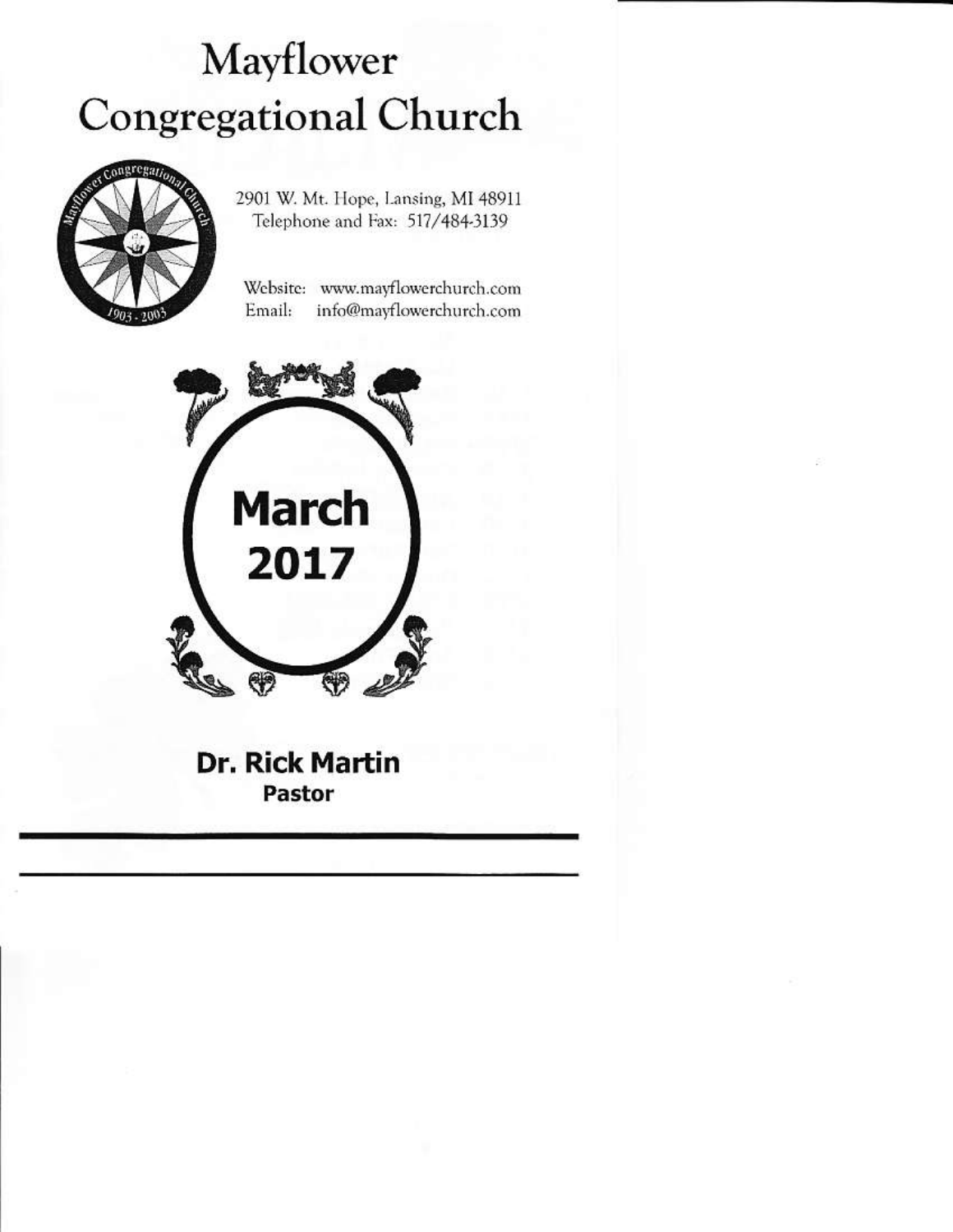

# **BIRTHDAYS**

- 3/4 warren Emrick
- 3/7 Bruce Eddy
- 3/8 Jamie Keller
- 3/9 Liz Tingley
- 3/12 Kathy Sundermeyer
- 3/15 Marissa Slater
- 3/15 Peggy Black
- 3/18 Gordon Wilson
- 3/19 Nik Mcclelland
- 3/20 Lorraine Finison
- 3/20 Ben Rutledge
- 3/22 Donna slater
- 3/22 Ardath Schcffel
- 3/27 Ruth Lewis (95)
- 3/28 April Fuller
- 3/28 shlrley Potts

HEAD USHER Lois Ries

**OUTREACH FOCUS** Christian Services

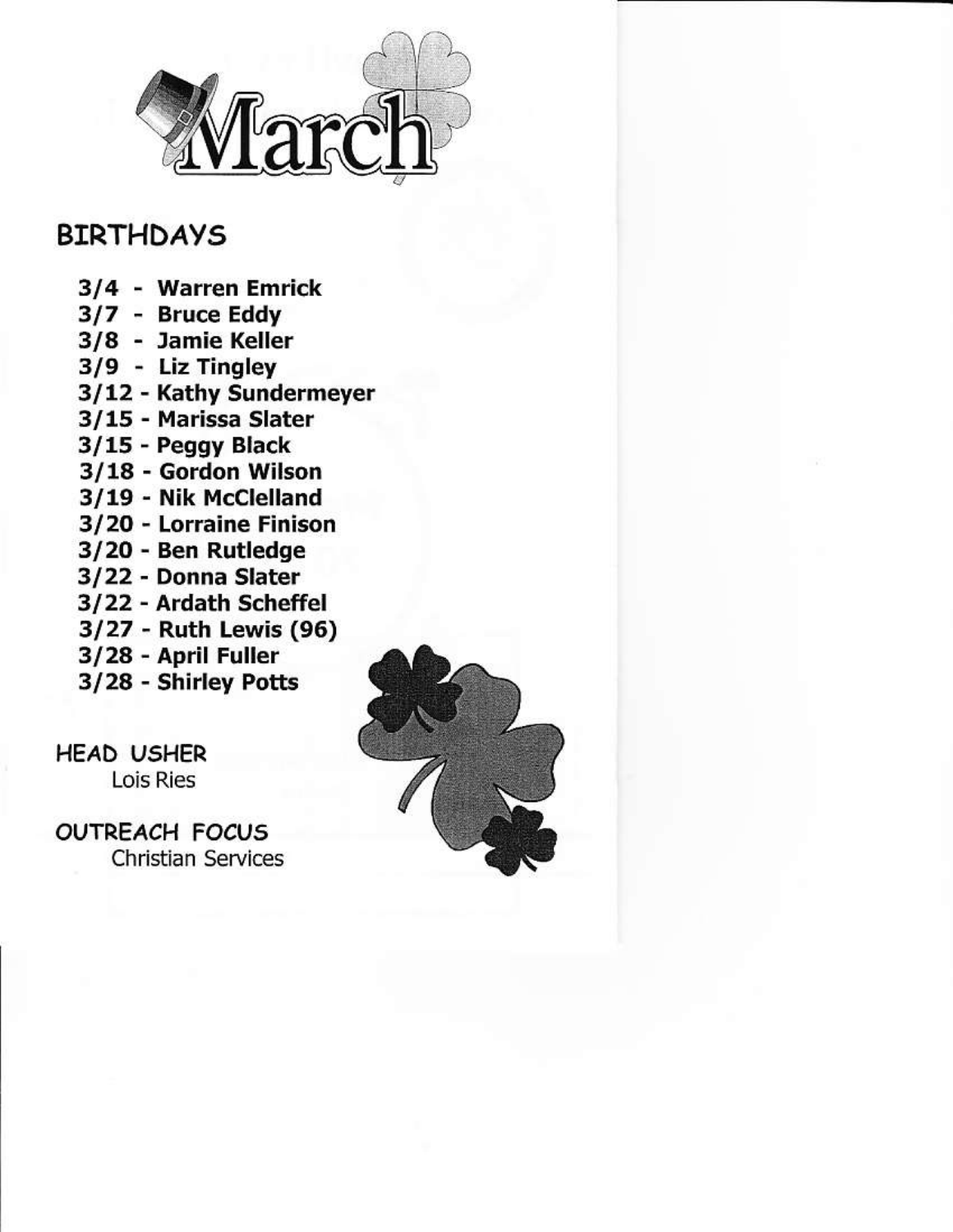From the Pastor's Desk.

#### **Lenten Season**

While I haven't taken a survey, I'm sure more people have heard of Fat Tuesday (Mardi Gras) than recognize Lent. Ash Wednesday is



the beginning of Lent for Christians. It is traditionally the time when we begin focusing our attention on the sufferings that Jesus experienced as He sacrificed Himself for our sins. In many traditions, it also involves the giving up of something (like sweets) to help us identify with Christ's suffering. Thus, Fat Tuesday - one last (big) self-indulgence before self-sacrifice.

However you do (or don't) participate in Lent, it is good to take time (often) to understand the huge price Jesus paid for our sins. Without His sacrifice, we would get what we deserve: Hell, eternal punishment, forever really bad. Because of God's great love for us, He provided a sacrifice for our sins (which we could not provide under any circumstances), Jesus His only beloved Son. His life (which was a sacrifice to begin with, living on earth instead of ruling in Heaven). His physical sacrifice (what He suffered before the cross would have killed most men), His spiritual sacrifice (I don't even have a clue to this suffering, but he faced every temptation mankind faces, yet without sin), and His death on a cross.

### 1 Corinthians 6:19-20

Do you not know that your bodies are temples of the Holy Spirit, who is in you, whom you have received from God? You are not your own; you were bought at a price. Therefore honor God with your bodies.

#### Revelation 5:9-10 (the song of the Elders/Living Beings in Heaven)

And they sang a new song, saying: "You are worthy to take the scroll and to open its seals, because you were slain, and with your blood you purchased for God persons from every tribe and language and people and nation. You have made them to be a kingdom and priests to serve our God, and they will reign on the earth."

So much suffering, just to pay the price for my soul that I could not pay. Thank you, Jesus!

- Dr. Rick Martin, Pastor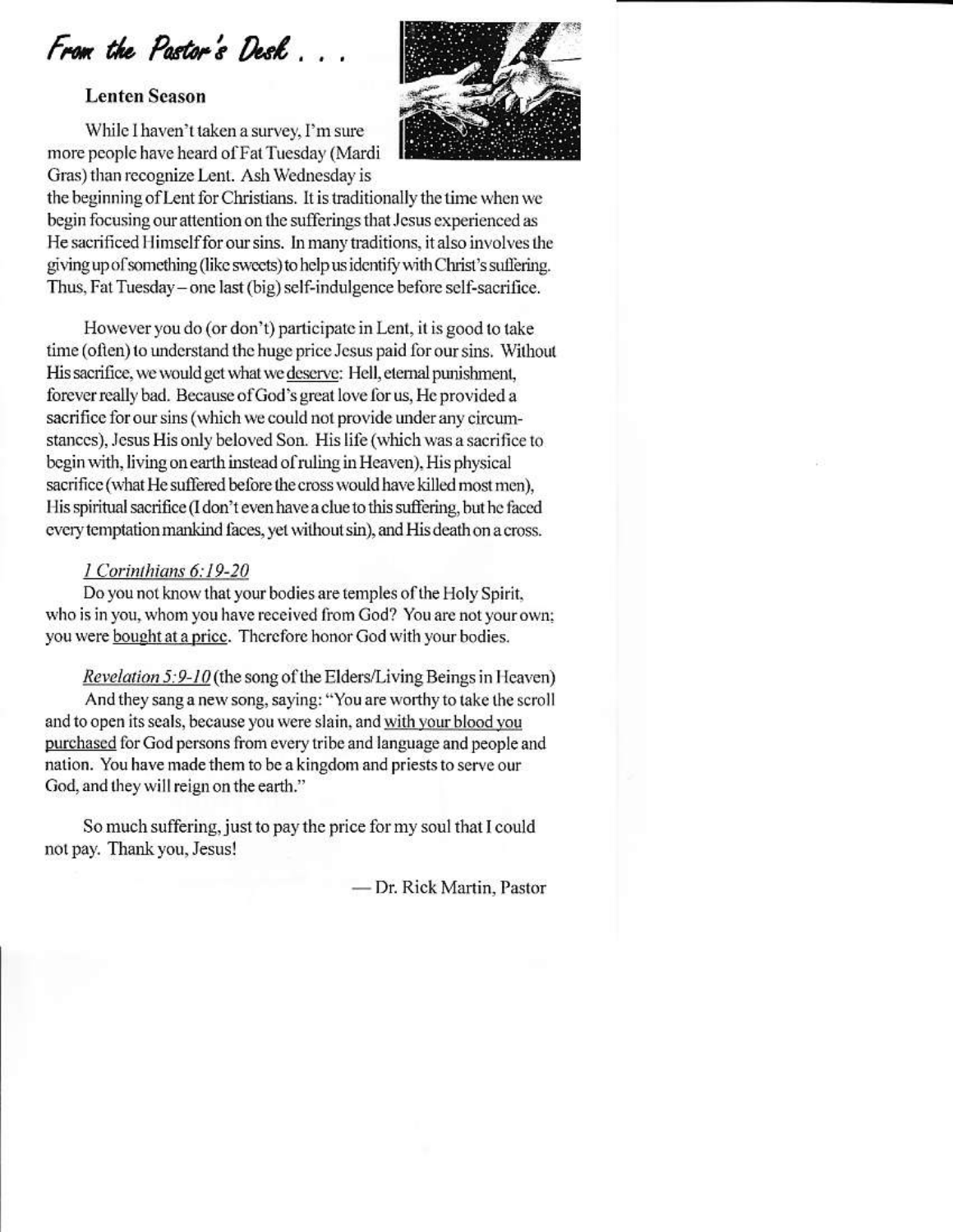## From the Lay Leader... Another Year, Another Lay Leader

I thought we had a good Annual Meeting. A good turnout, a choice of chili with good accompaniments, and, best of all, good will.

One of the un-asked-for mailings Bill and I received lately was a tour advertisement for a cruise around the world for six months with a small group of people. It occurred to me that not even counting the price of two tickets for the trip, I myself would be unwilling to commit to a trip like that — six months with a small group of strangers? What if I didn't like them?

That is something I never think about at Mayflower Church. We are a small group of people, and we all get along (at least if any of you wish I wouldn't sit next to you at coffee hour, you have never told me!). It's a wonderful thing, and I thank you all for who you are.

Rilla McHarris

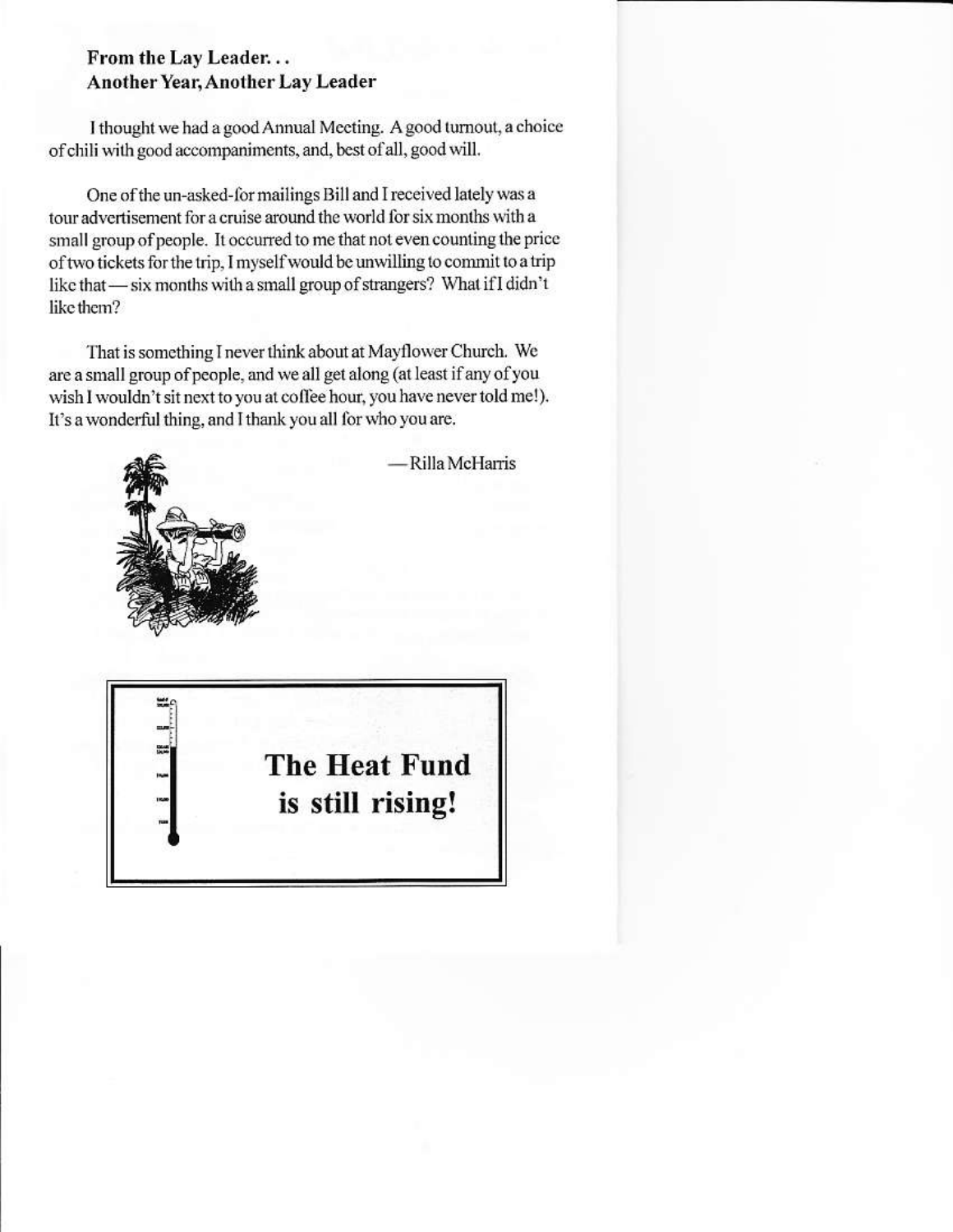#### **Music Notes**

You've heard me say it before, and I am happy to say it again, that even though the season of Lent appears somber, it is rich in its hymnology. Of course, if you're always wanting to sing cheerful melodies. Lent is not the season for you, but if you appreciate pensive words and deep. rich tones, you will bask in the music of Lent.

"When I Survey the Wondrous Cross" is one such hymn. Composed by Isaac Watts, its tune and words are inspirational. Isaac Watts showed a great deal of musical talent at a young age. He learned Latin at age 5, Greek at 9, French at 11, and Hebrew at 12. As he grew, he became more and more dissatisfied with "uninspiring" psalm singing in the English churches. He once commented, "The singing of God's praise is the part of worship most closely related to heaven; but its performance among us is the worst on earth." It is said that texts which were based only on personal feelings, such as his, were very controversial back in his day, but here we are today still singing and appreciating many of them. It is the "personal" part of "When I Survey the Wondrous Cross" which reaches me most.

When I survey the wondrous cross on which the Prince of glory died, my richest gain I count but loss, and pour contempt on all my pride.

Forbid it, Lord, that I should boast, save in the death of Christ, my God; all the vain things that charm me most-I sacrifice them to His blood.

See, from His head, His hands, His feet, sorrow and love flow mingled down; did e'er such love and sorrow meet, or thorns compose so rich a crown?

Were the whole realm of nature mine, that were a present far too small: Love so amazing, so divine, demands my soul, my life, my all.

- Barb Fuller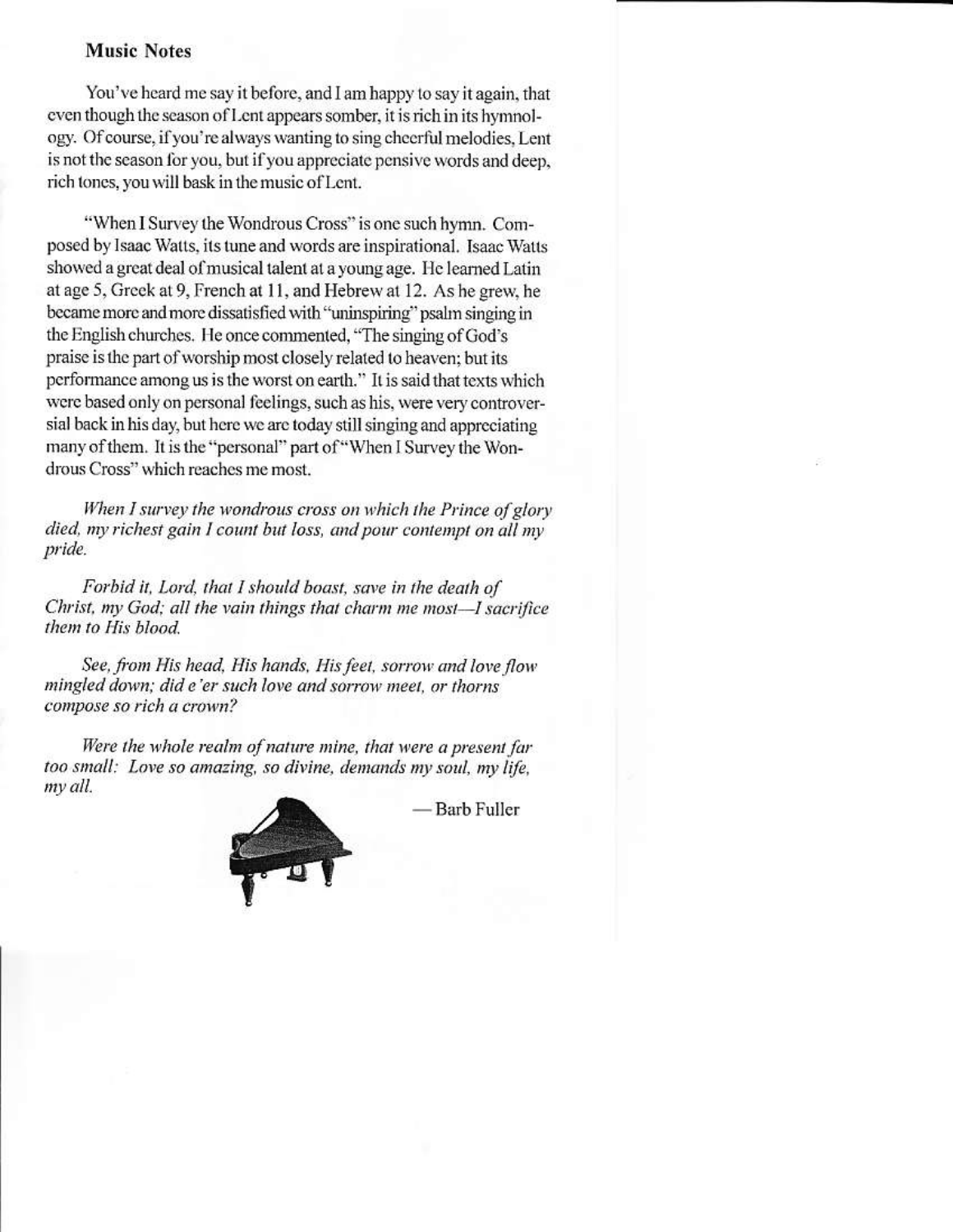#### **Mayflower Financial News**

Our January Second Saturday Supper was a sell-out, and we had an excellent profit of \$820. Thanks to all who attended and helped!

The Mitten Tree items have been taken to Lewton School, along with a check for \$195, which was the amount donated in cash or checks. The school has a fund designated to help with providing winter coats when a need is identified by the principal or school staff, so the trustees felt that it would be more helpful to add to their fund than to try to spend \$195 on mittens, hats, scarves, etc. Thank you to everyone who donated knitted items and cash or checks!

The following is a summary of our finances as of January 31, which is also the year-to-date for 2017:

| Income:               |           | 5,983.18  |
|-----------------------|-----------|-----------|
| <b>Expenses:</b>      |           | 5,517.34  |
|                       |           | 465.84    |
| <b>Fund Balances:</b> |           |           |
| Checking:             |           | 5,460.99  |
| Savings:              | 31.020.82 |           |
| Heat Fund Savings:    | 20,435.35 |           |
| Memorial Fund CD:     | 5,501.01  |           |
| Savings CD:           |           | 22.329.99 |
|                       |           | 84,748.16 |

A more detailed report is available in the brochure rack near the church office. If you have any questions, please ask!

- Linda Wheeler, Treasurer

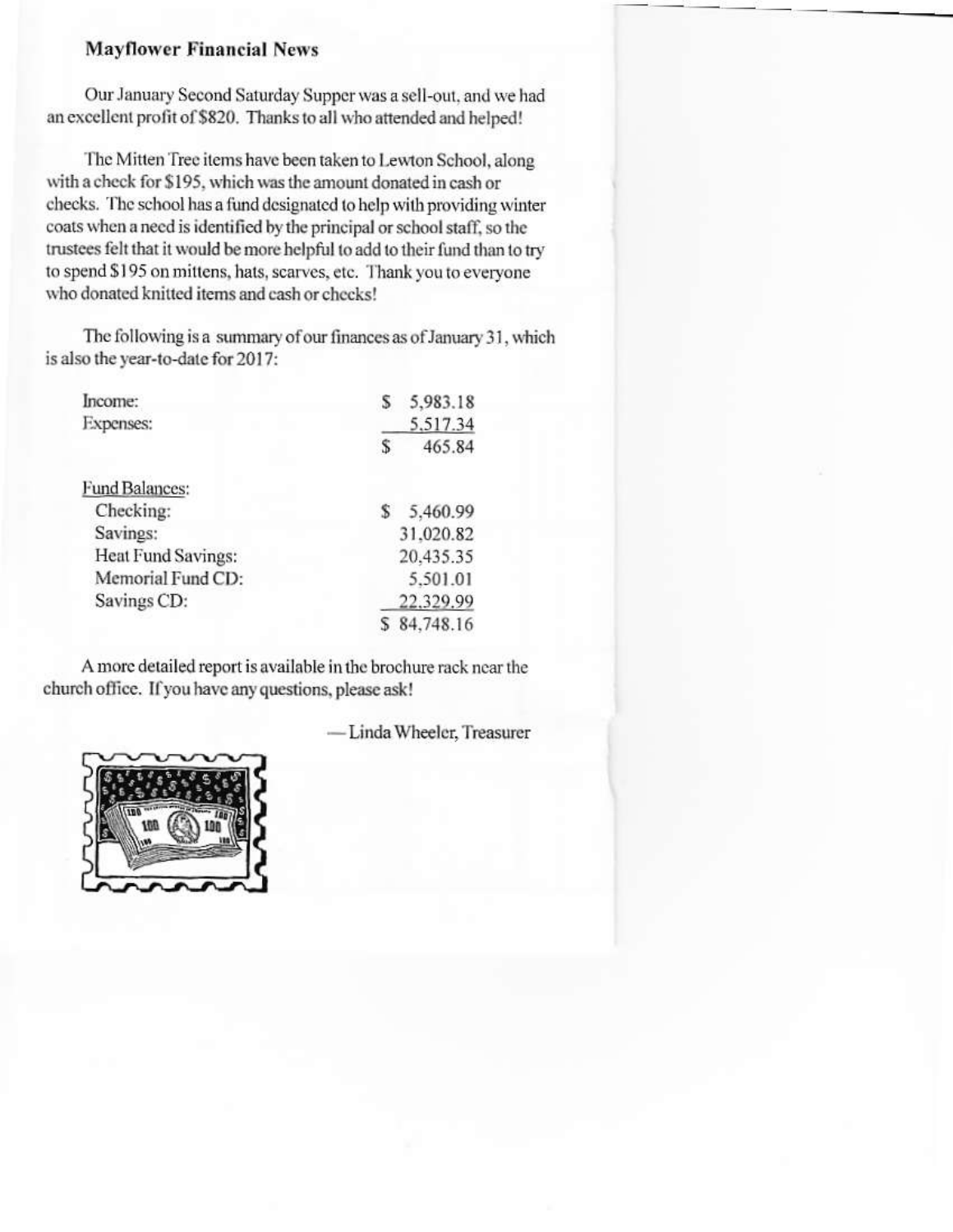### **Christian Education Report**

March is one of my favorite months. It seems that although the weather is not so good, the promise of the good weather coming is enough. As I sit here writing in February, it seems very far away.

In our February "Lunch-and-Learn," we began studying the Book of Job. Job was a good, righteous man who had many children and great wealth. One of the interesting things we discussed is how the Bible says that Job was a good man, and ALSO a wealthy man, clearly distinguishing that his righteousness was not the reason for his material success. The "prosperity gospel" is very popular right now; the idea that financial wealth and physical health are God's will for us because we are living a religious life. That idea has always kind of stuck in my craw, as someone who has struggled with a chronic illness for several years. Although I can't begin to know the mind of God, I certainly know of many people who I consider to live a less-than-moral life who seem to be thriving just fine. I also know many fine and devout people who have suffered setback and pain.

We always say that God's blessings will flow over us if we do the right thing. Equating "God's blessings" with material and physical success is where this doctrine goes astray, I think. God blesses us in ways we can't always appreciate at the time. Maybe instead of giving us wealth, we didn't make a costly financial mistake. Maybe instead of physical health, we were blessed with a loving heart and a cheerful spirit to carry our burdens. Maybe it's as simple as receiving a moment of beauty, like watching your sleeping grandchild, at the end of a long, hard day.

There's a lot I don't know. But what I DO know is that God's love for us can't be boiled down into snappy sayings or understood by reading the hottest best seller or attending the biggest church in three counties. It is as deep as the ocean, as wide as the horizon, and as flowing as Niagara Falls. Job wasn't rich because he loved God, or because God loved him. He was rich in addition to being good. At the end of the day, we have the most control over what we do, so focus on being good like Job, and watch those blessings flow!

-Liz Canfield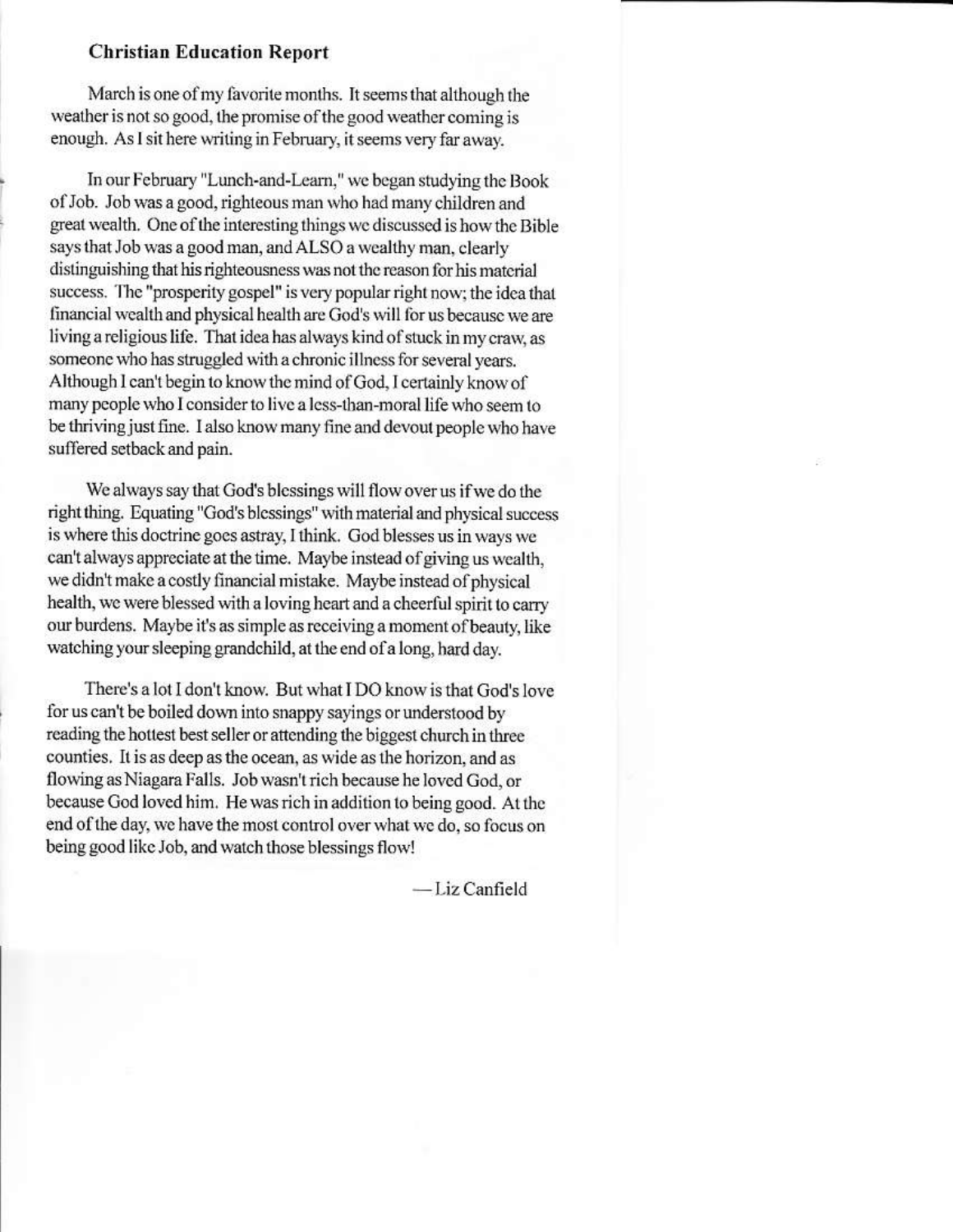# **Thrift Sale**

Another thrift sale is coming on April 21 and 22! Please start your spring cleaning early and check around your house to find good, saleable things that you have but don't really need any more. Remember, too, to invite friends, family, coworkers, etc., to donate items. We'll be glad to have them! Plan to hold your stuff until after the Second Saturday Supper on April 8.

Keep in mind that we need a lot of help to set up, run the sale, and clean up after the sale, so please plan to help. Set-up dates will be April 17-20 (Monday to Thursday) from 10 a.m. to Noon-ish. The clean-up day will be Monday, April 24, from 10 a.m. until we're done.